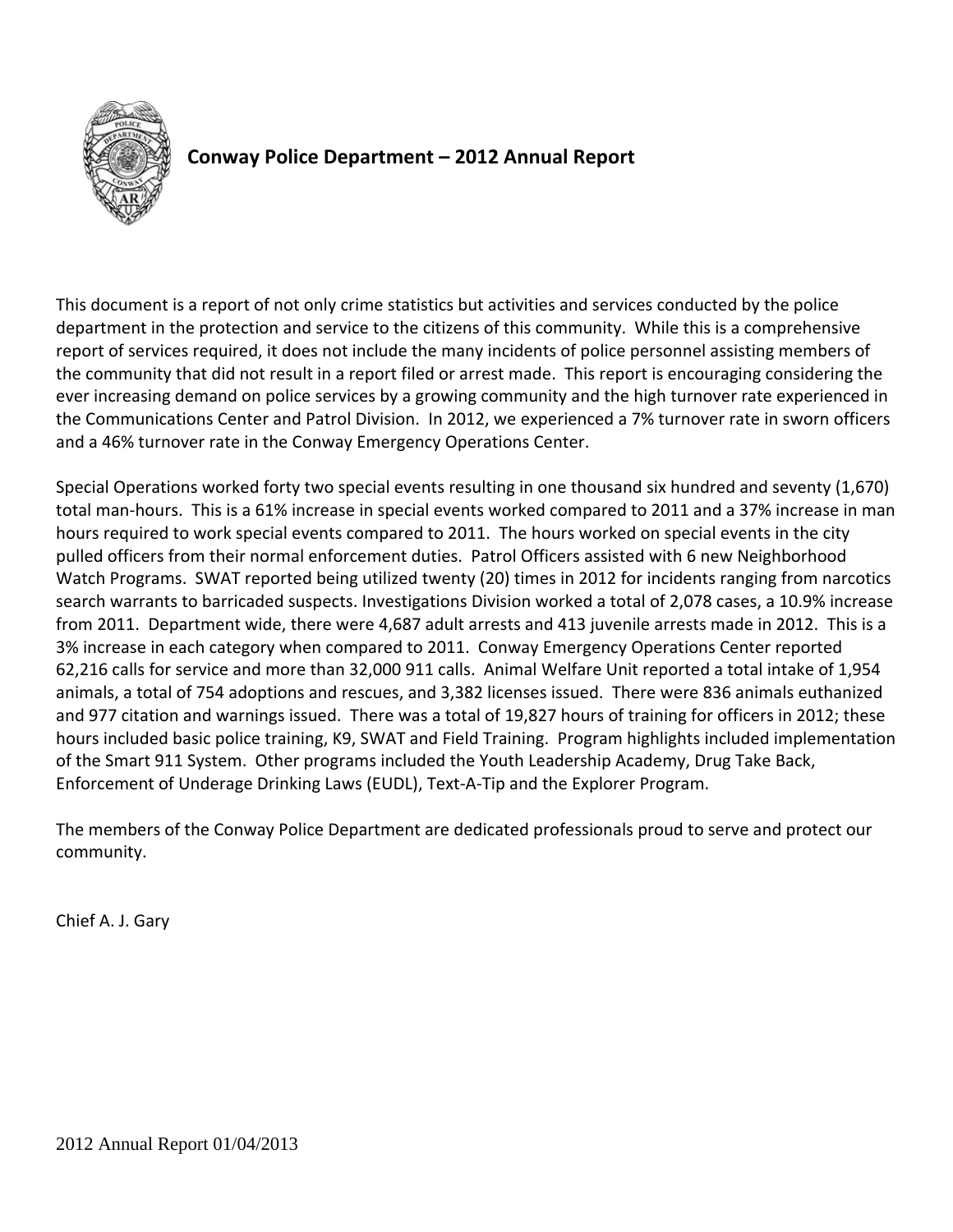**Violent Crimes,** overall, had no change from 2011 to 2012. There were 218 violent crimes reported in 2012 versus 220 violent crimes reported in 2011. The percentage of clearance for violent crimes within 2012 is 37% versus 40% for 2011. The violent crimes in Conway for 2011 are broken down as follows:

- There was a 100% decrease in murders with none reported in 2012 and 3 in 2011.
- There was a 35% increase in rapes with 27 reported in 2012 and 20 in 2011.
- There was a 2.5 % decrease in robberies with 80 reported in 2012 and 82 in 2011.
- There was a 3.4% decrease in aggravated Assaults with 111 reported in 2012 and 115 in 2011.

**Property Crimes** There was a 10% decrease in property crimes from 2011 to 2012 with 2,346 property crimes reported in 2012 versus 2,616 property crimes reported in 2011. The percentage of clearance for property crimes in 2012 is 20% versus 21% clearance rate for 2011. The property crimes in Conway for 2011 are broken down as follows:

- There was no change in burglaries with 395 reported in 2012 and 397 in 2011.
- There was a 12% decrease in thefts with 1,849 reported in 2012 and 2,108 in 2011.
- There was a 11% decrease in motor vehicle thefts with 94 reported in 2012 and 105 in 2011.
- There was a 33% decrease in arsons with 8 reported in 2012 and 6 in 2011.

The below table depicts reported incidents over the past eight years. This reflects that while the population in Conway has risen significantly, there has been no significant rise in crime. It should also be noted that in 2008 changes in national reporting requirements resulted in the inclusion of certain crimes that were previously not counted.

Crime Statistic's Comparison for 2005 through 2012

|                             | 2005   | 2006   | 2007           | 2008        | 2009           | 2010   | 2011   | 2012        |
|-----------------------------|--------|--------|----------------|-------------|----------------|--------|--------|-------------|
| Murder                      | 1      | 3      | $\overline{2}$ | $\mathbf 0$ | $\overline{2}$ | 4      | 3      | $\mathbf 0$ |
| Rape                        | 26     | 35     | 39             | 29          | 24             | 19     | 20     | 27          |
| Robbery                     | 39     | 61     | 64             | 61          | 59             | 48     | 82     | 80          |
| <b>Burglary</b>             | 419    | 393    | 465            | 418         | 451            | 446    | 397    | 395         |
| Theft                       | 2113   | 1843   | 1681           | 2399        | 1980           | 2012   | 2108   | 1849        |
| Motor Vehicle Theft         | 177    | 184    | 173            | 128         | 125            | 95     | 105    | 94          |
| <b>Estimated Population</b> | 52,428 | 54,199 | 55,970         | 57,741      | 58,512         | 59,881 | 60,881 | 62,430      |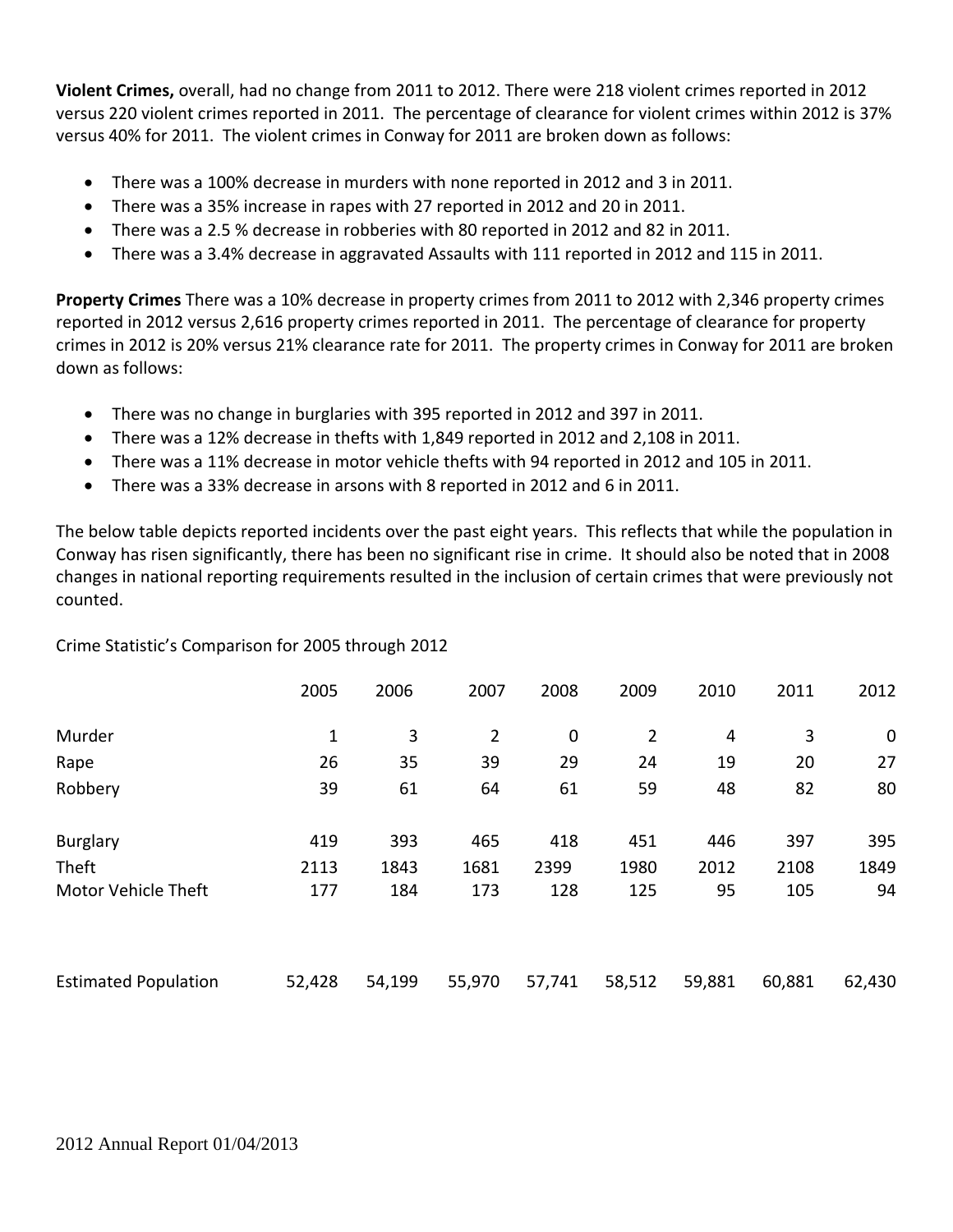# **ADMINISTRATION DIVISION**

The Administration Division consists of 7 sworn officers and 39 non-sworn who are assigned to Warrants, Records, Fleet Maintenance, Communications Center, Property and Evidence. The following Administration Division statistics were reported for 2012:

- Fleet Maintenance Section received 10 new police vehicles and ordered 2 new motorcycles. All ten of the police vehicles were outfitted with CNG (compressed natural gas) conversion kits that will allow the City of Conway to take advantage of lower fuel cost when available. In addition, the Fleet Maintenance Section removed from service and auctioned off several vehicles that were no longer serviceable due to excess mileage or use.
- Evidence and Property received 2,042 items in 2012, of which 1,015 were transported to the Arkansas State Crime Laboratory for processing. 942 items were destroyed per court order. As of December 31, 2012, the Evidence and Property Section was in control of 5,338 items of evidence and property. 640 pounds of prescription drugs were taken in for disposal.
- The Training Section reported a total of 19,827 hours of training in 2012; these hours included basic police training, K‐9, SWAT and Field Officer Training. CPD instructors provided 274 hours of instruction. Two officers were certified as firearms instructors and two officers were certified as law enforcement instructors.
- The Records Section processed 11,079 incident reports, 3,352 collision reports, 6,609 citations and 6,305 warnings for 2012. Records Section also entered 635 citations issued by the UCA Police Department.
- The Conway Emergency Operations Center received a total of 62,216 calls for service during 2012, more than 170 phone calls daily. This is a 6% increase in calls for service when compared to 2011. During 2012, there were more than 32,000, 911 calls made to the Operations Center. More than 89 a day.
- Warrants reported a total of 2,104 warrants served and the Warrants Section processed another 2,760 warrants served by other CPD officers. The Warrants Section also provided 610 transport hours and 138 bailiff hours.
- AWU reported a total intake of 1,954 animals, an increase of 12% compared to 2011; 754 adoptions and animal rescues which is 7% more than 2011; 3,382 licenses were issued. There were 836 animals euthanized and 977 citations and warnings were issued.

# Program Highlights

 $\div$  Smart911

CPD kicked off the Smart911 system this year. This program allows residents to create a free Safety Profile that provides critical, lifesaving data to 9‐1‐1 in the event of an emergency call. Smart911 improves police and emergency response by providing added information that the resident might want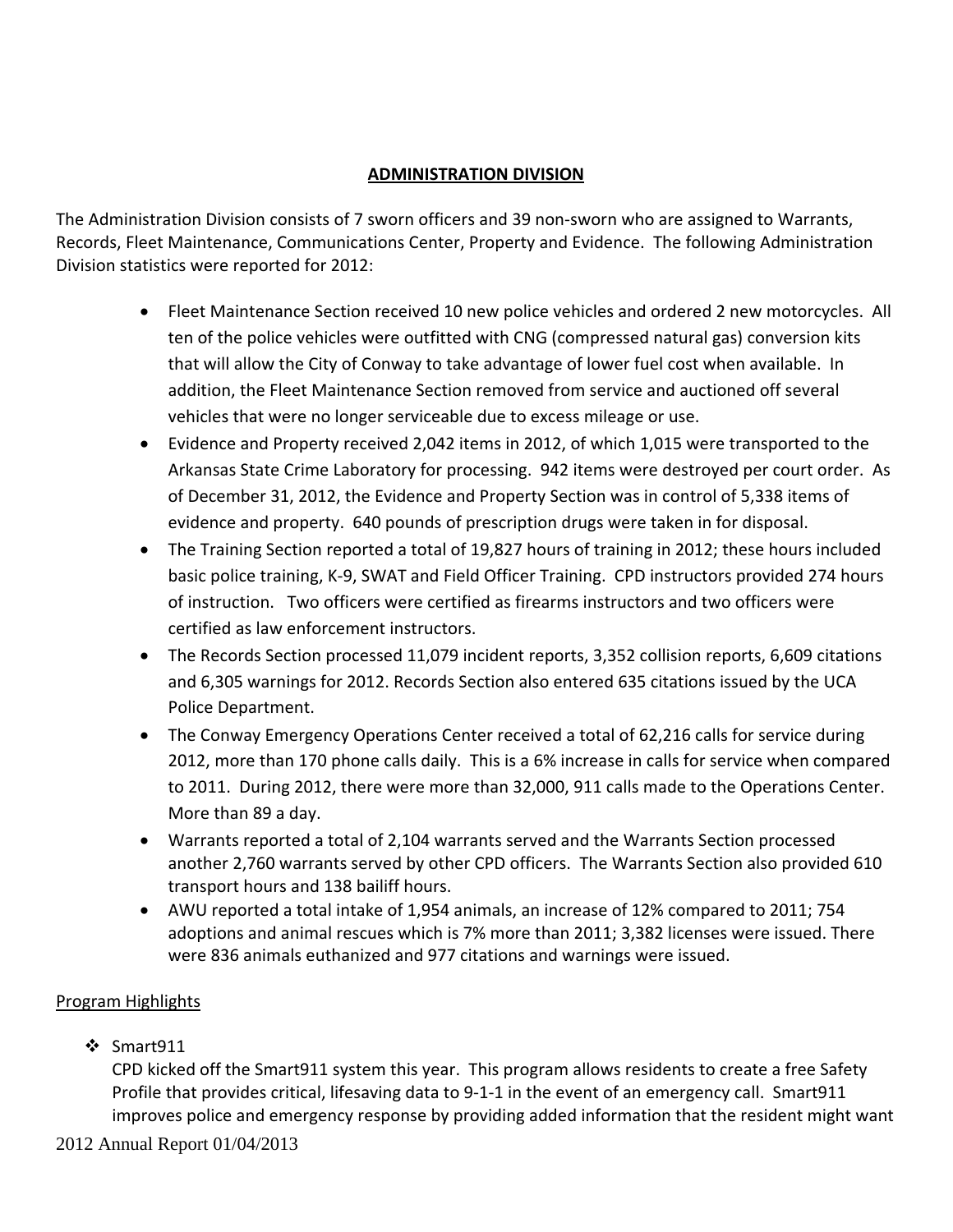available to a dispatcher, to police, or to emergency responders, if calling 9‐1‐1. By providing rescue information with Smart911 in advance, the individual resident can ensure that the information is accurate and appropriate. If an emergency does happen, dispatchers are already a step ahead.

# ❖ Youth Leadership Academy

In 2012, the Training Section held a Youth Leadership Academy. During the weeklong event, 18 children from the community were exposed to CPD functions such as Patrol, Motorcycle, K9, SWAT, CID, Traffic and the Explorer Program. Important safety issues such as internet safety were covered with attendees.

# **PATROL DIVISION**

The Patrol Division consists of 83 sworn officers and 2 non‐sworn who are assigned to Patrol, School Resource Officers, Traffic, and Special events. The following Patrol Division statistics were reported for 2011:

- District assisted with 6 new Neighborhood Watch Programs.
- Patrol Division has 14 Pillars of Training that each officer must complete. As of 2012, Patrol Division as a whole has completed 88.7% of the 14 training courses. This training includes courses such as Basic Crime Scene Processing, Emergency Vehicle Operations, Radar and Standardized Field Sobriety Test and Taser training.
- Patrol reported 23 police pursuits, a 15% increase compared to 2011; 3,351 accidents were worked, a 5.8% increase compared to 2011; 240 DWI/DUI arrests were made, a 10.5% increase compared to 2011; 821 "no seat belt" citations were issued, a 3% increase compared to 2011; and 84 "no child restraint" citations were issued, a 3% decrease compared to 2011.
- The K9 unit was utilized 41 times throughout the year reporting: \$39,608 street value of seized drugs.
- SWAT reported being utilized twenty (20) times in 2012 for incidents ranging from narcotics search warrants to barricaded suspects. Each SWAT officer completed, on average, 184 hours training throughout the year. Other SWAT officers attended additional training to include leadership and operation specific training totaling 180 hours.

# **INVESTIGATIONS DIVISION**

The Conway Police Department Criminal Investigation Division consists of 23 sworn officers and 1 non‐sworn who are assigned to Investigations, Narcotics, School Resource Officers and COMPSTAT. The following CID statistics were reported for 2011:

- Investigations worked a total of 2,078 cases, a 10.9% increase from 2011.
- Narcotics reported 434 cases opened, a 23% increase compared to 2011; \$482,114 worth of illegal drugs seized, a 22% increase compared to 2011; 35 search warrants served, a 75% increase compared to 2011 and; one (1) meth lab seized which resulted in a 90% decrease compared to 2011.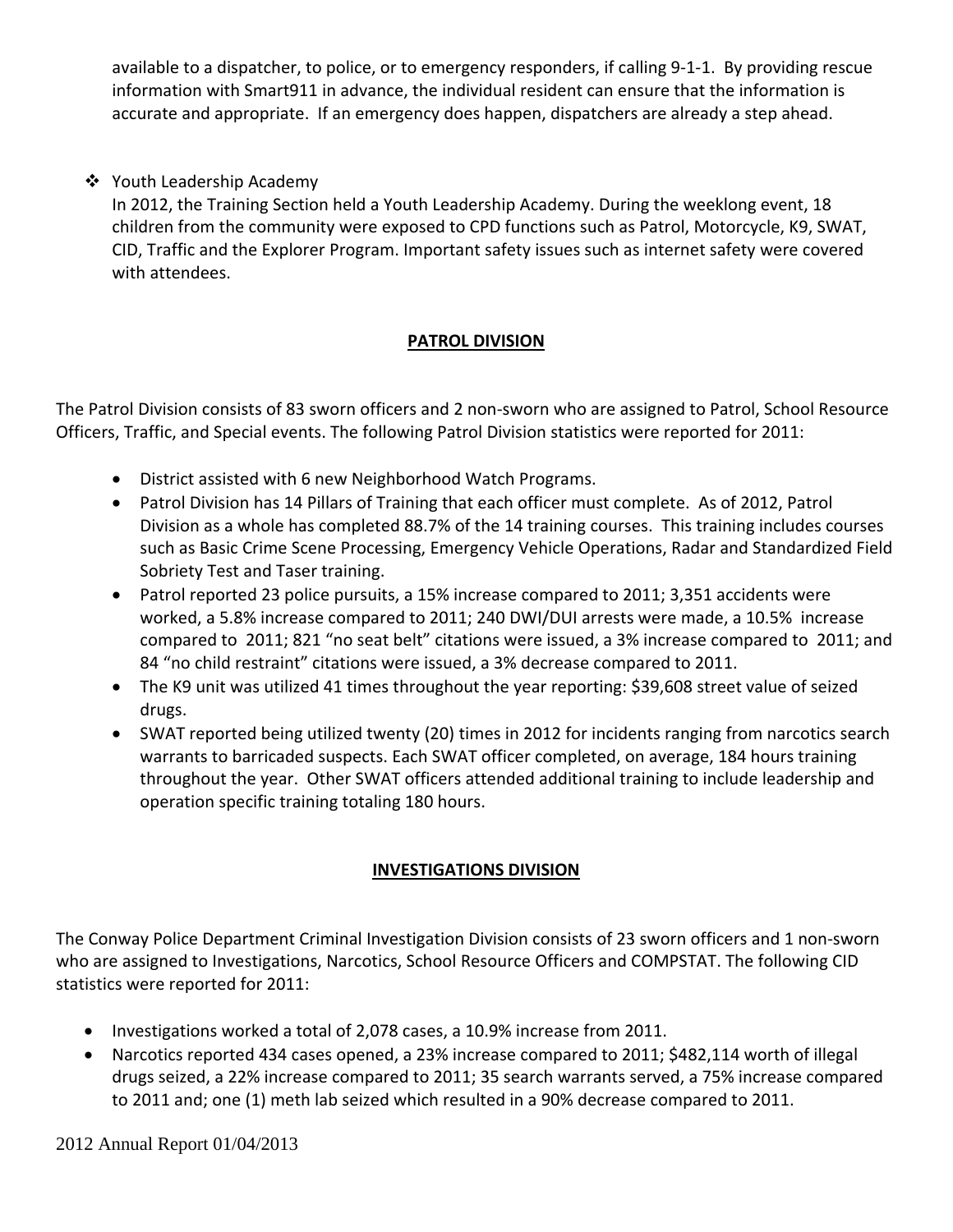• There were 4,687 adult arrests made and 413 juvenile arrests made, department wide, in 2012.

#### Program Highlights

Text A Tip

Due to the enormous popularity of text messaging the Conway Police Department began utilizing state of the art technology to receive crime tips via text message and through WebTips. This service is 100% anonymous. The technology routes messages through a server that encrypts cell phone numbers before they get to police. The technology also allows investigators to securely reply back to the cell phone without compromising the tipster's identity.

Some of the advantages of text messaging includes being able to communicate in real time with texters. It also allows people to notify police when calling may not be feasible or safe. Texting a tip is easy. We received 91 tips in 2012 regarding drug activity, suspect identification and numerous other items of interest to our department. The system has been a success and we hope to continue to use it as a tool for fighting crime during this next year.

### ❖ Drug Take Back Program

Conway Police Department installed a permanent drop box for citizens to dispose of their unused prescription drugs. In 2012, 582 lbs of prescription medications were collected and disposed of safely. This is a 94% increase compared to 2011.

### EUDL (Enforcement of Underage Drinking Laws)

Conway Police Department continued the EDUL grant awarded for July 2011 to May 2012 from the Office of Justice. The department continued the checks even after the grant had ended. The purpose of the grant was to address the problem of minors being served alcohol in our community. During 2012, 105 compliance checks were conducted with approximately 17 (16%) of the checks resulting in failure of the business to follow the laws and serve alcohol to minors, resulting in 16 citations and 1 warning. In 2011, approximately 33% of the compliance checks resulted in failure. An improvement of approximately 17% has been seen since the compliance checks started resulting in fewer minors being served alcohol in our community.

### ❖ Explorer Program

The Conway Police Department Explorer Program had approximately fifteen (15) young men and women attending weekly Explorer meetings. They received training on a wide spectrum of law enforcement topics ranging from report writing to traffic stops.

Other 2012 accomplishments included: sponsoring and staffing a booth at Toad Suck Daze and volunteering their time at Conway Public Schools by providing a security element at extracurricular activities such as football and basketball games. Explorers were also rewarded for their hard work with a paintball outing. In addition, three Explorers have transitioned to careers in law enforcement by working in the jail and telecommunications. Others have participated in teen court.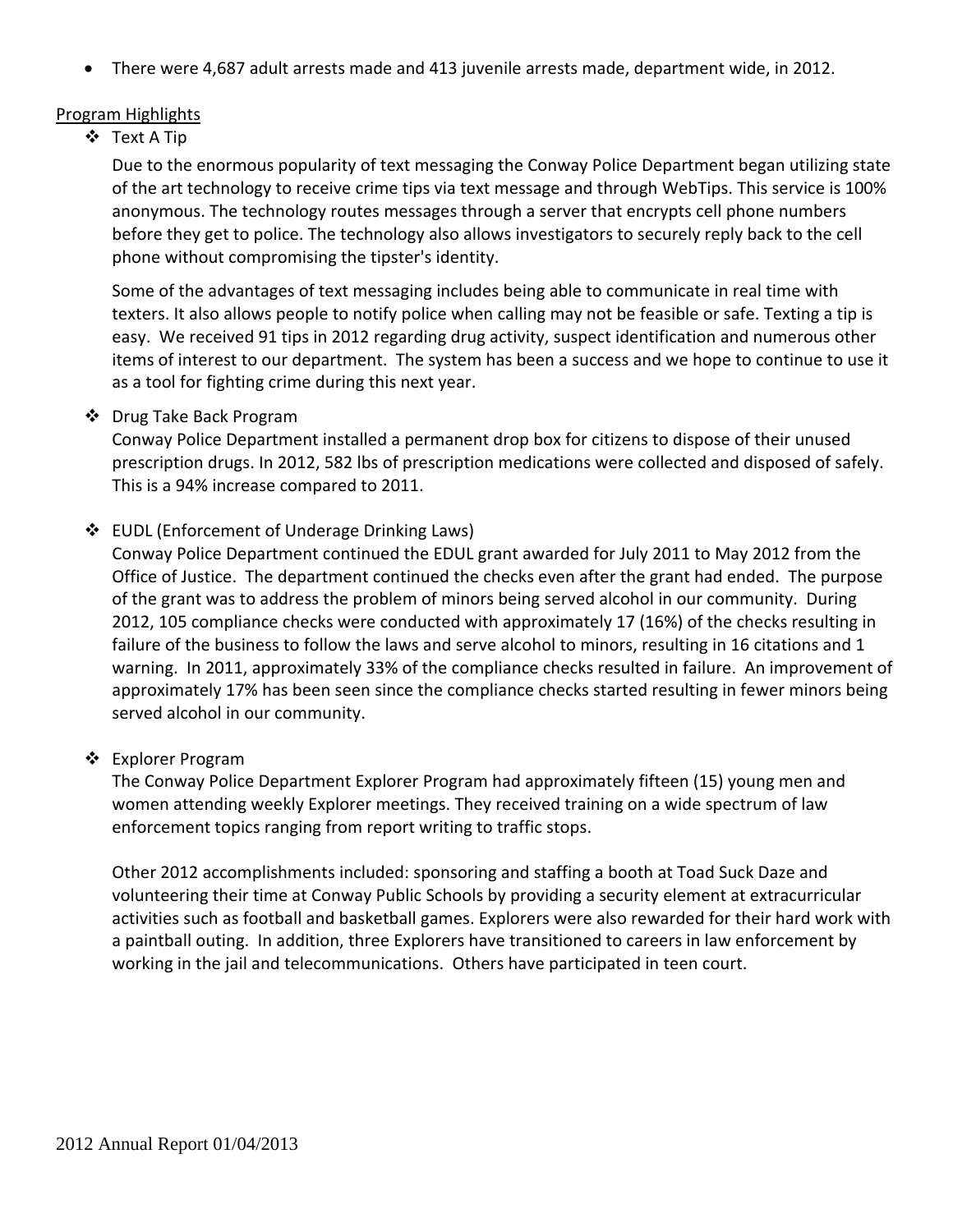| Year | Auth.<br><b>Sworn</b><br><b>Officers</b> | <b>Officer</b><br><b>Departures</b> | <b>Officer</b><br><b>Turnover Rate</b> |
|------|------------------------------------------|-------------------------------------|----------------------------------------|
| 2007 | 104                                      | 14                                  | 13%                                    |
| 2008 | 107                                      | 6                                   | 6%                                     |
| 2009 | 112                                      | 3                                   | 3%                                     |
| 2010 | 112                                      | 6                                   | 5%                                     |
| 2011 | 112                                      | 10                                  | 11%                                    |
| 2012 | 114                                      | 8                                   | 7%                                     |

# **Conway Police Department Sworn Turnover Rate 2007-2012**

#### **CEOC Turnover Rate 2007- 2012**

| Year | <b>Auth. Sworn</b><br><b>Dispatchers</b> | <b>Departures</b> | <b>Dispatch</b><br><b>Turnover Rate</b> |
|------|------------------------------------------|-------------------|-----------------------------------------|
| 2007 | 22                                       | 11                | 50%                                     |
| 2008 | 22                                       | 9                 | 41%                                     |
| 2009 | 22                                       | 5                 | 23%                                     |
| 2010 | 22                                       |                   | 32%                                     |
| 2011 | 22                                       | 16                | 73%                                     |
| 2012 | 22                                       | 10                | 46%                                     |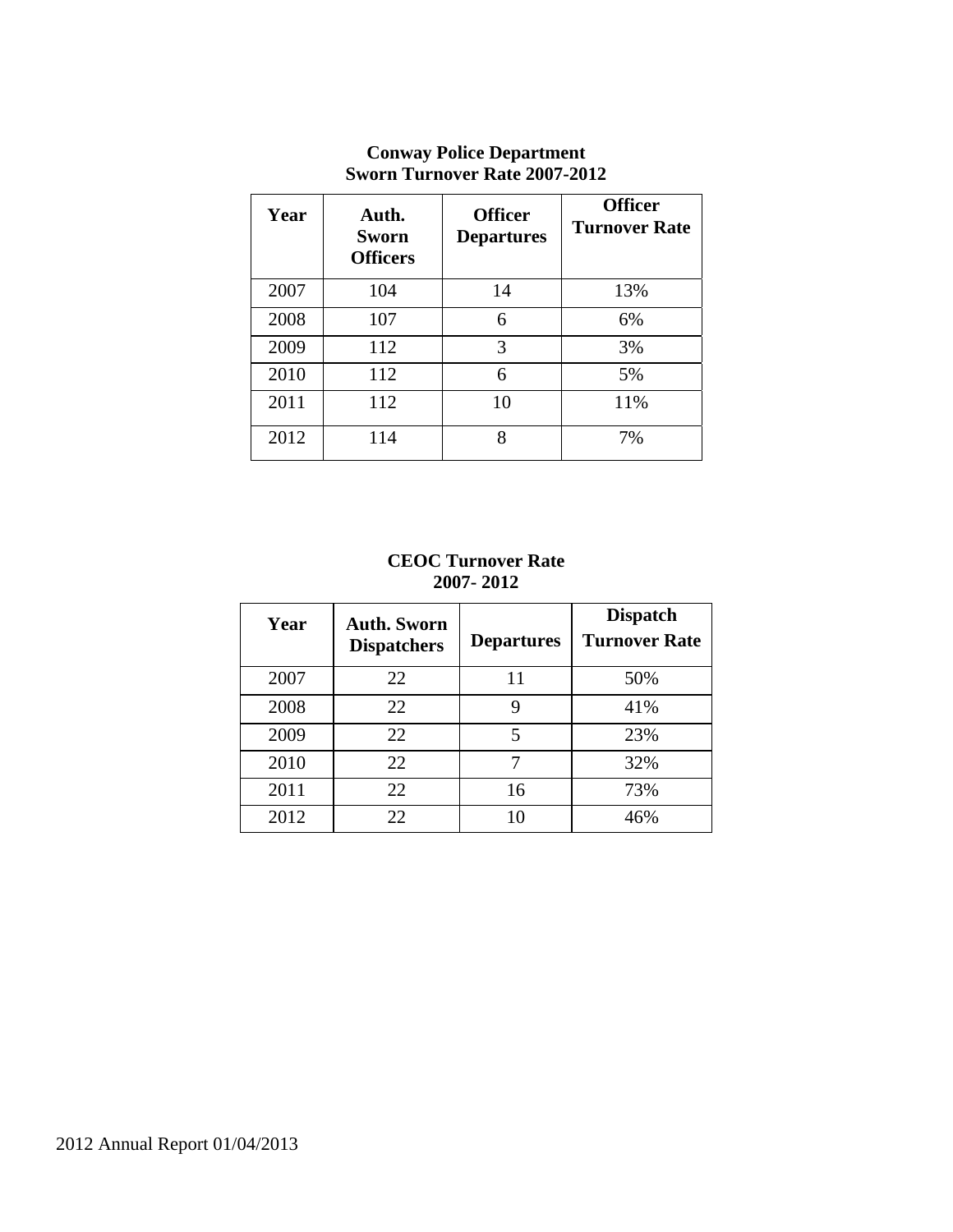### **SWORN MANPOWER DISTRIBUTION BY RACE-GENDER-RANK**

|              | Chief        | Major                   | Lieutenant | Sergeant | Officer        | Total          | % of Dept. |
|--------------|--------------|-------------------------|------------|----------|----------------|----------------|------------|
| <b>WM</b>    | T            | 3                       | 9          | 13       | 73             | 99             | 86%        |
| WF           |              | 1                       |            | 1        | 8              | 10             | 9%         |
| <b>BM</b>    |              |                         |            |          | $\overline{4}$ | $\overline{4}$ | 3%         |
| <b>BF</b>    |              |                         |            |          |                |                |            |
| <b>NAM</b>   |              |                         |            |          | 1              | 1              | 1%         |
| <b>NAF</b>   |              |                         |            |          |                |                |            |
| HM           |              |                         |            |          | $\mathbf{1}$   | $\mathbf{1}$   | 1%         |
| HF           |              |                         |            |          |                |                |            |
| Vacant       |              |                         |            |          |                |                |            |
| <b>TOTAL</b> | $\mathbf{1}$ | $\overline{\mathbf{4}}$ | 9          | 14       | 87             | 115            | 100%       |

**\*1 temporary extra authorized position while employee is deployed**

# **NON-SWORN MANPOWER DISTRIBUTION POLICE & ANIMAL WELFARE**

|              | <b>FT</b>      | PT               | Total    | % of Dept. |
|--------------|----------------|------------------|----------|------------|
| <b>WM</b>    | 6              | 1                | 7        | 15%        |
| WF           | 24             | 1                | 25       | 53%        |
| <b>BM</b>    | $\overline{0}$ | $\Omega$         | 0        |            |
| <b>BF</b>    | 6              | $\theta$         | 6        | 13%        |
| <b>NAM</b>   | 0              | $\boldsymbol{0}$ | 0        |            |
| <b>NAF</b>   | $\overline{0}$ | $\theta$         | $\theta$ |            |
| HM           | $\overline{0}$ | $\Omega$         | $\theta$ |            |
| HF           | $\overline{0}$ | $\theta$         | $\theta$ |            |
| Vacant       | 8              | 1                | 9        | 19%        |
| <b>TOTAL</b> | 44             | 3                | 47       | 100%       |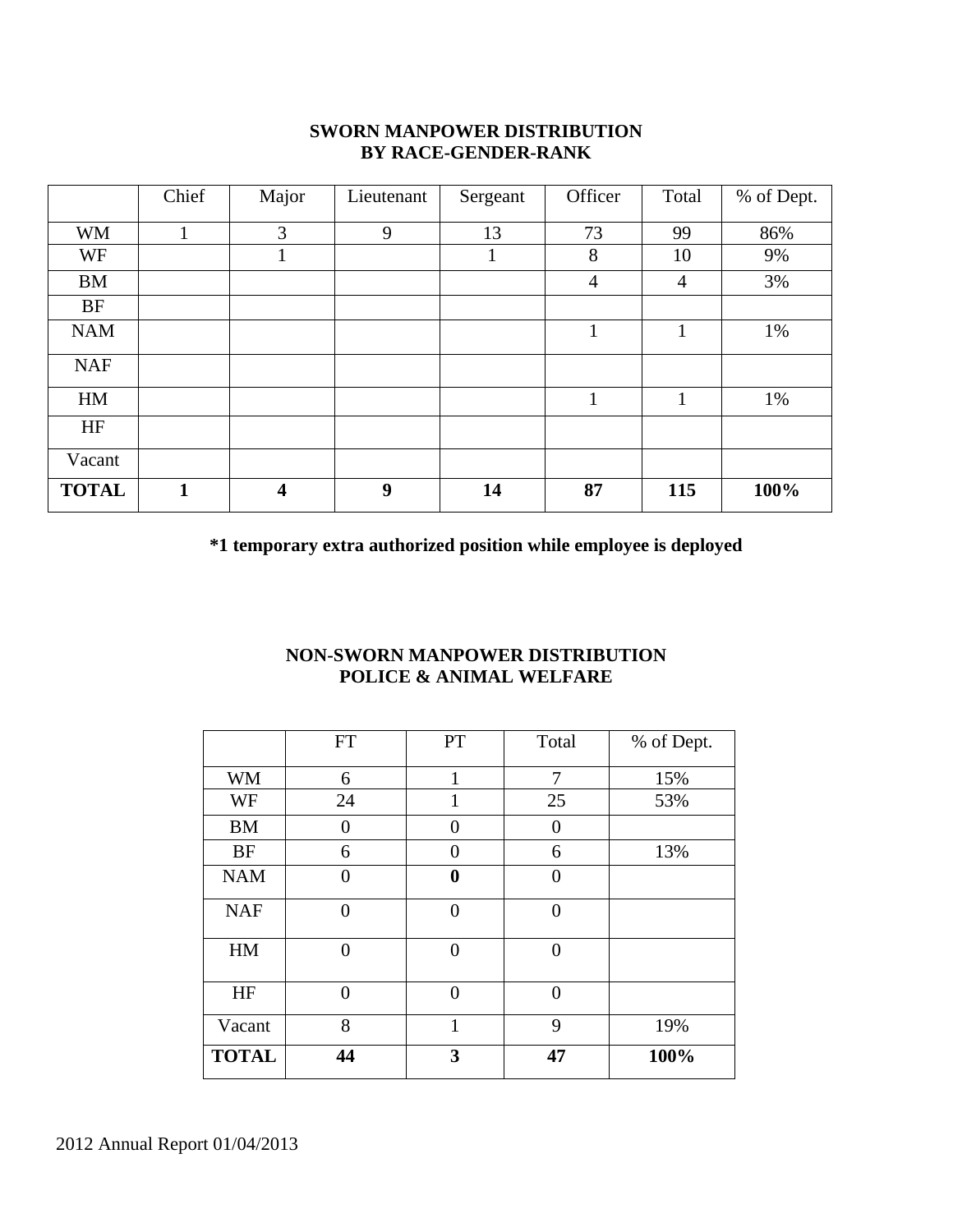## **PERSONNEL STRENGTH CHART Effective 12/31/2012**

#### **PART I--SWORN-FT**

| <b>Authorized Sworn</b>                                                                    | 114              |
|--------------------------------------------------------------------------------------------|------------------|
| On Hand (authorized minus vacancies)                                                       | 115              |
| Physically Available for Duty @ CPD<br>(authorized minus vacancies and activated officers) | 114              |
| <b>PART II--NON SWORN-FT</b>                                                               |                  |
| Authorized Non Sworn<br>(CPD-16, AWU-6, CEOC-22)                                           | 44               |
| On Hand<br>(CPD-1, AWU-0, CEOC-4)                                                          | 36               |
| <b>PART III--Non Sworn-PT</b>                                                              |                  |
| Authorized Non Sworn-PT                                                                    | 3                |
| On Hand                                                                                    | $\overline{2}$   |
| PART IV--TOTAL STAFF-ALL(F/T & P/T) CATEGORIES                                             |                  |
| Authorized                                                                                 | 162              |
| On Hand                                                                                    | 153              |
| <b>PART V--CURRENT VACANCIES</b>                                                           |                  |
| Sworn positions                                                                            | 0                |
| Non Sworn positions                                                                        | 9                |
| <b>PART VI--ACTIVATED OFFICERS</b>                                                         |                  |
| <b>Charles Hartwick</b>                                                                    | Oct-13           |
| PART VII--OFFICERS AT POLICE ACADEMY                                                       | <b>GRAD DATE</b> |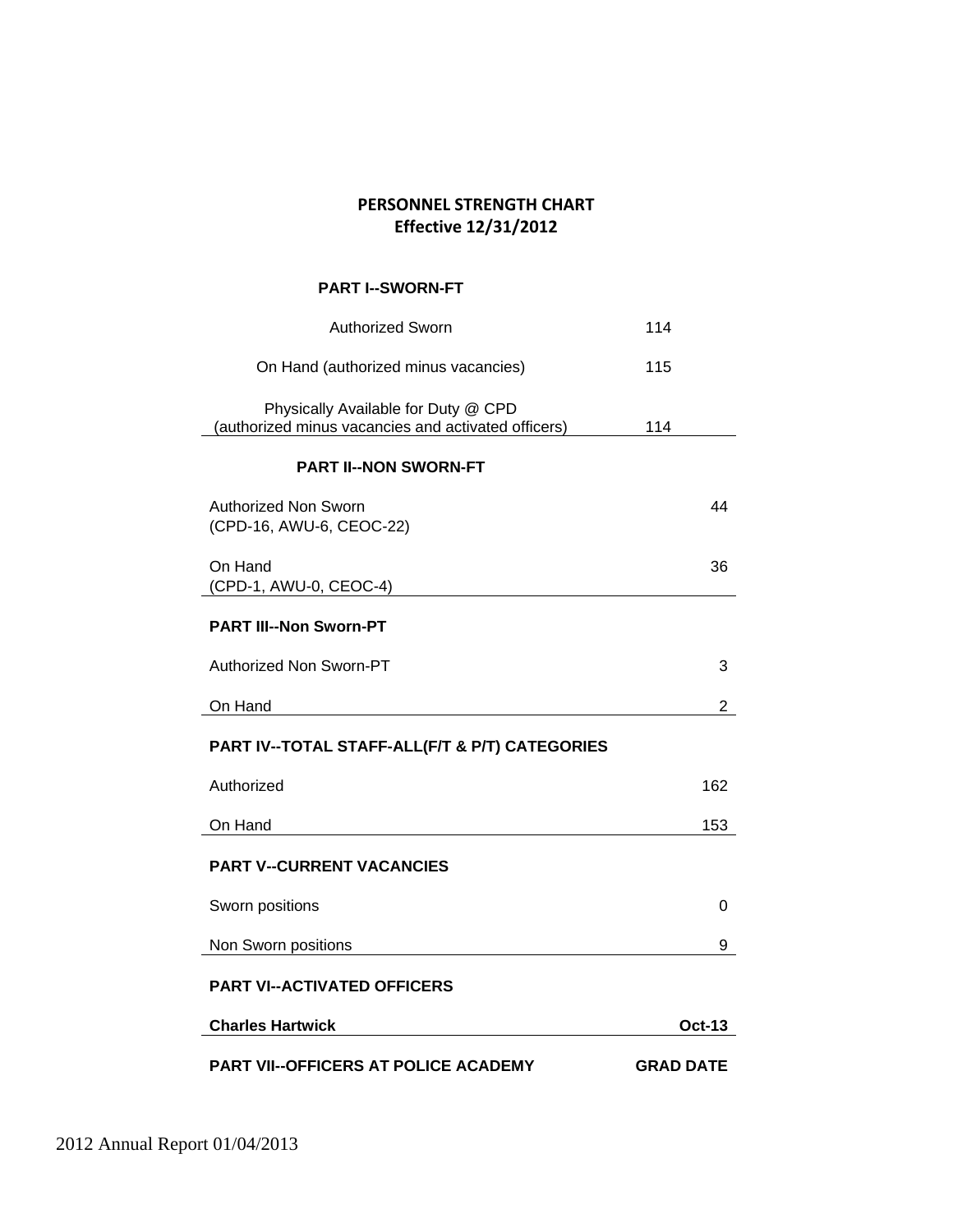# **Internal Reviews and Investigations of Complaints Calendar Year 2012**

#### **Types of Investigations**

| <b>Unsatisfactory Performance:</b>    |                |
|---------------------------------------|----------------|
| <b>Sworn</b>                          | 07             |
| Non-Sworn                             | 01             |
| <b>Conduct Unbecoming:</b>            |                |
| <b>Sworn</b>                          | 01             |
| Non-Sworn                             | 0 <sub>0</sub> |
| <b>Conduct during Pursuit</b>         | 08             |
| <b>Use of Force</b>                   | 01             |
| <b>Harassment</b>                     |                |
| <b>Sworn</b>                          | 01             |
| <b>Non-Sworn</b>                      | 01             |
| <b>Accident Resulting in AI:</b>      | 01             |
| <b>Total Administrative Inquiries</b> | 18             |
| <b>Results of Investigations</b>      |                |
| Discipline:                           |                |
| *Letter of Reprimand                  | 04             |
| <i><b>*Resignation</b></i>            | 0 <sub>0</sub> |
| <i>*</i> Termination                  | 04             |
| *Suspension                           | 232 hrs        |
| *Early Warning Notice                 | 00             |
| *Form 219                             | 07             |
| *Reassigned                           | 00             |
| <b>Exonerated</b>                     | 04             |
| <b>Unfounded</b>                      | 01             |
| Unsubstantiated                       | $\bf{00}$      |

| (14/18 AI's were sent to Review Board for recommendations.) |
|-------------------------------------------------------------|
|                                                             |

#### **No complaints of biased based policing during 2012 (1.2.9d)**

# **City Vehicles Damage/Accidents**

**Damage to City Vehicle (Struck Immobile Object) 07**